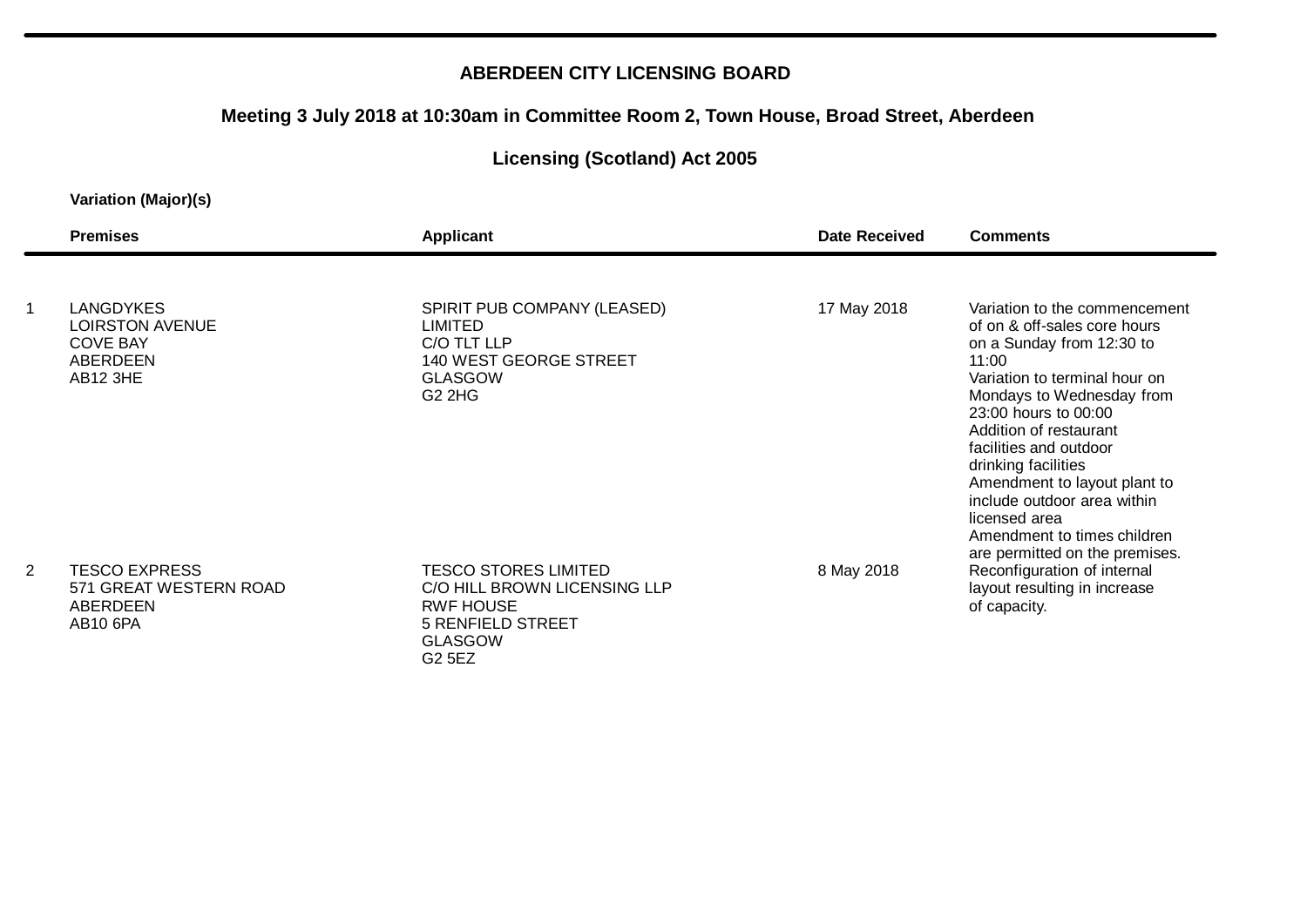### **ABERDEEN CITY LICENSING BOARD**

### **Meeting 3 July 2018 at 10:30am in Committee Room 2, Town House, Broad Street, Aberdeen**

### **Licensing (Scotland) Act 2005**

#### **Variation (Major)(s)**

| <b>Premises</b>                                    |                       | Applicant                                                                                                                                              | <b>Date Received</b> | <b>Comments</b>                                                                                                                                                                                                                                     |
|----------------------------------------------------|-----------------------|--------------------------------------------------------------------------------------------------------------------------------------------------------|----------------------|-----------------------------------------------------------------------------------------------------------------------------------------------------------------------------------------------------------------------------------------------------|
| 3<br>2 GUILD STREET<br>ABERDEEN<br><b>AB11 6NE</b> | THE CRAFTSMAN COMPANY | ABERDEEN DOUGLAS HOTEL LIMITED<br>C/O BURNESS PAULL LLP<br><b>SOLICITORS</b><br><b>UNION PLAZA</b><br>1 UNION WYND<br>ABERDEEN<br>AB <sub>10</sub> 1DQ | 11 May 2018          | Variation to the operating<br>plan to include outdoor<br>drinking facilities and<br>corresponding increase in<br>capacity.<br>Variation to the layout plan<br>to include outdoor<br>area within<br>redline of the licensed area<br>of the premises. |